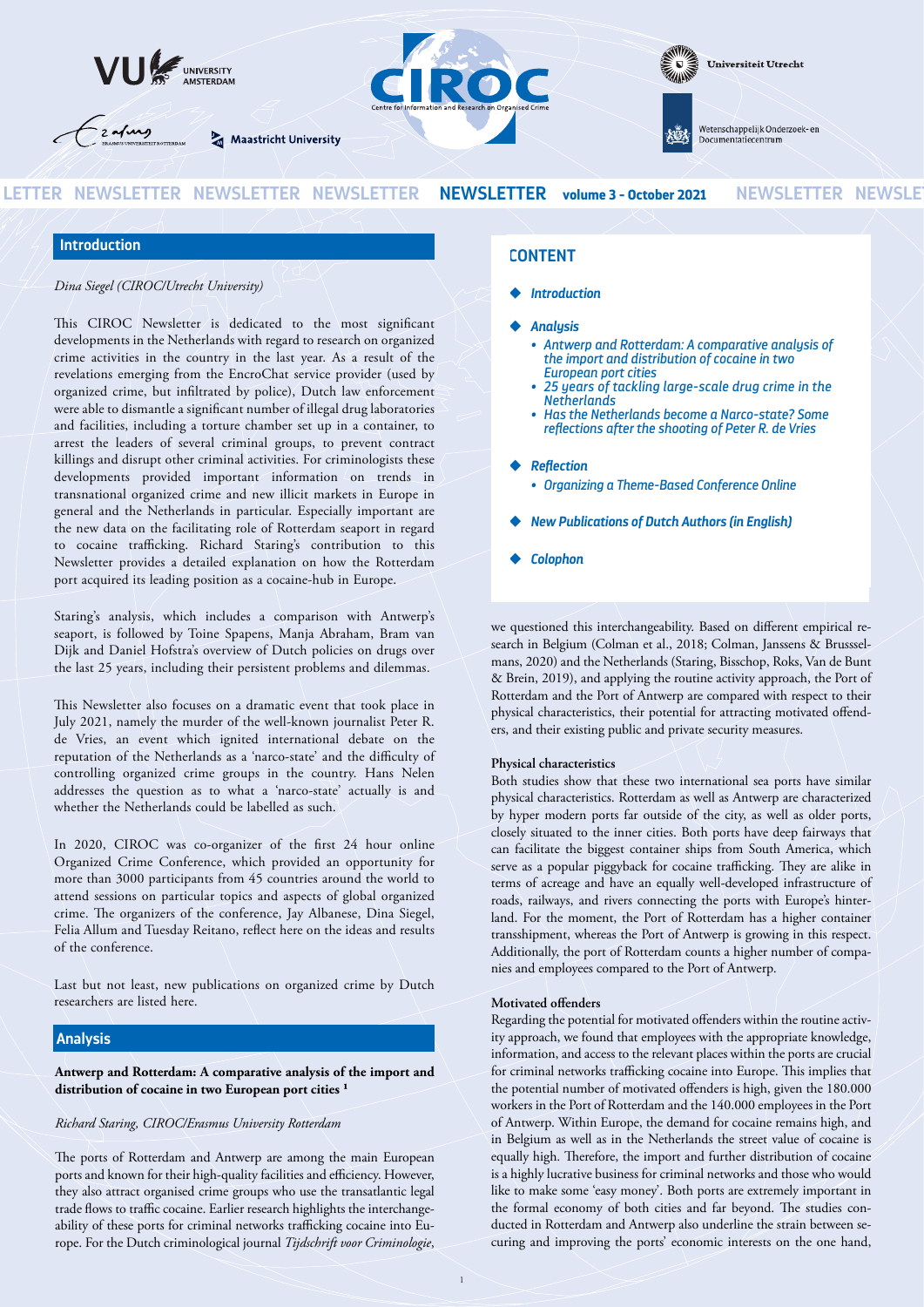and their efforts to control and fight the import of drugs and drug-related crimes on the other.

#### **Capable guardians**

Finally, is there a difference between the presence or absence of capable guardians in both port cities? In our study, we operationalized the concept of 'guardians' broadly: from physical measures and preventive inter‐ ventions within the labour market, to the mentalities of law enforcement agencies and private actors who jointly work together in controlling the criminal drug import and further distribution. The conclusion with respect to capable guardians is similar to the other two central elements of routine activity theory. As with the motivated offenders and the physical characteristics, we see small differences between the two ports, but by and large control on drugs in its broadest sense looks very much alike in both international ports. Both ports have more or less comparable controlling institutions as well as newly created public-private partnerships and partnerships between different public organizations. Antwerp as well as Rotterdam are confronted with similar legislative frameworks that restrict them in their possible actions, and both have increased criminal prosecution intended to deter potential offenders. Even with respect to integral cooperation and the deployment of high-tech resources, such as cameras and scanners, both international ports are confronted with similar budgetary constraints and privacy-related restrictions.

#### **Existing close cooperation**

Given the existing close cooperation between public authorities, as well as the logical linkages between the private companies in both cities, it is perhaps no surprise that there are close similarities between the two international ports in terms of the import of drugs and drug-related crimes. At best, it may be concluded that Rotterdam is slightly ahead in terms of its security and cooperation arrangements with respect to the control and supervision of drug-related crimes when compared to Antwerp. However, in general our comparison shows that the ports of Antwerp and Rotterdam not only have a lot in common in terms of their physical characteristics, but also in terms of the presence of motivated offenders, suitable targets and capable guardians.

#### **Control and changing modus operandi**

This comparative study, guided by the routine activity approach, has taught us that offenders in their daily labour routines search for locations with less control and less capable supervision. In the case of the import and distribution of cocaine, this implies that offenders look for smaller domestic (sea)ports with less (sophisticated) control where they could safely pick up the drugs from the containers. At the same time, if we look at the high number of cocaine seizures in the ports of Rotterdam and Antwerp, it is obvious that criminal networks do not avoid these international ports. Instead, they try to neutralize and surpass control through corruption, allowing the criminal network to gain access to the relevant knowledge and necessary access to the port. Our focus on avail‐ able control (rather than absent control) allows us to carefully conclude that changes in control—such as automation, the use of risk profiles, integral cooperation, and changing mentalities of public and private companies regarding their responsibilities in controlling drug-related crime—not only leads to displacement, but also to an adaptation of the offenders' modus operandi. Future research on the consequences of drug-related control within seaports may find it worthwhile to more systematically investigate the role of both of these findings–displacement, as well as a changing modus operandi–in their study.

 $\frac{1}{1}$  This contribution is based on an article translated from Dutch by Staring, Bisschop, Colman, Janssens en Roks (2021).

#### **References**

Colman, C., De Middeleer, F., Spapens, A., Van Nimwegen, S., Ceulen, R., Gerbrands, S., Paoli, L., & Roevens, E. (2018).

*De grens voorbij – Belgische en Nederlandse drugsmarkten in beweging.* Den Haag: Boom Criminologie.

Colman, C., Janssens, J. & Brusselmans, L. (2020).

Procesevaluatie en Beleidstekst Stroomplan, in opdracht van Stad Antwerpen.

Staring, R.H.J.M., Bisschop, L.C.J., Roks, R.A., Brein, E.G. & Van de Bunt, H.G. (2019).

*Drugscriminaliteit in de Rotterdamse haven. Aard en aanpak van het fenomeen*. Den Haag: Boom Juridische Uitgevers

Staring, R.H.J.M., Bisschop, Lieselot, Colman, Charlotte, Janssens, Jelle, Roks, Robby. (2021)

"De Scheldestad of Manhattan aan de Maas? Een vergelijkende ana‐ lyse van de Antwerpse en Rotterdamse havens bij de in- en doorvoer van cocaïne. *Tijdschrift voor Criminologie;* Vol. 63, Iss. 2, (Jun 2021). doi: 10.5553/TvC/0165182X2021063002003

### **25 years of tackling large-scale drug crime in the Netherlands**

*Toine Spapens (CIROC/Tilburg University), Manja Abraham, Bram van Dijk and Daniel Hofstra (Tilburg University)*

#### **Introduction**

Since the 1970s Dutch governments have pursued a pragmatic policy towards illicit drugs and drug crimes. Its starting point is the assumption that illicit drug use and henceforth drug production and trade cannot be eradicated. Instead, the problem should be kept within controllable limits. In other words: preventing negative effects on society as much as possible through combining measures aimed at prevention and public health with repression of drug related crime problems. In a recent study commissioned by the Ministry of Safety and Justice, we tried to answer which national level policies against drug related crimes subsequent governments have initiated in the past 25 years; how these policies have been executed; and what impact these have had. The report was sent to Parliament in July 2021. In this contribution, I highlight some of the study's main outcomes.

### **'Take them down, strip their assets and prevent recruitment'**

Although our study covered the period of 1995-2020, the origin of policies to tackle large-scale drug trafficking and production trace back to the 1980s. In the first half of the decade it had become clear that drug trade, and towards the end of the 1980s also production of cannabis and synthetic drugs, had greatly increased in scale, international orientation and levels of organisation. In response, the government established new Interregional police investigation teams – later integrated in a national criminal investigative branch; introduced new legislation, for instance on money laundering and asset forfeiture; and developed an administrative approach by which public actors responsible for enforcing regulatory laws and maintaining public order, particularly municipalities, aimed at preventing that criminals misuse the legitimate infrastructure in the illegal business processes. In the following decades, these policies remained leading and further expanded by subsequent governments. Gradually, separate policies developed to repress drug crime on the on hand, and policies aimed at prevention and maintaining public health on the other. Reasons were an increasing shift from addiction problems, for example of heroin, to recreational use of for instance ecstasy; the fact that illicit drugs which are imported into Netherlands or domestically produced, are for a very large part exported abroad; and shifting attention from specific drug markets to organised 'subversive' crime in general, which required a broad-spectrum approach.

The Dutch approach is characterised by multi-agency cooperation in which interventions based on criminal law, administrative law and fiscal law are combined or applied in a coordinated fashion. In 2008, the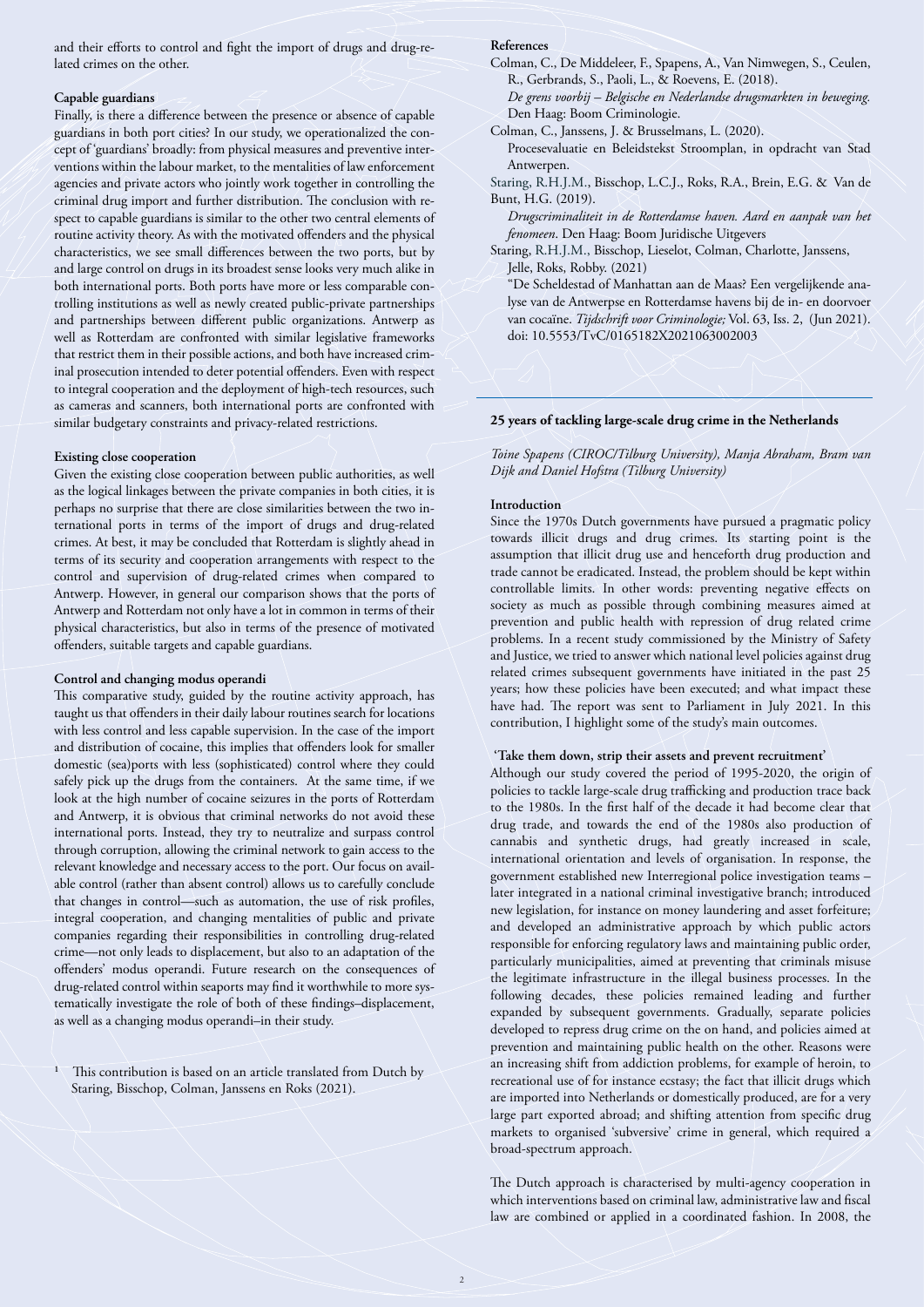government established ten Regional Information and Expertise Centres (RIECs) in which the police, the public prosecution service, the Tax authorities and administrative enforcement, mostly at the municipal level, cooperate. At the local level, social services and schools are increasingly involved specifically to prevent recruitment of youngsters into organised crime networks as well as prevention of intergenerational transmission of criminal behaviour at the family level. Consequently, multi-agency cooperation has become increasingly complicated and to ensure coordination the Minister of Safety and Justice recently established a special Directorate-General on subversive crime.

### **A brief overview of policies**

In the past 25 years, subsequent Dutch governments have prioritised large-scale illicit drug crimes. From the mid-1990s to the mid-2000s the authorities focused, pressured by for instance the United States, synthetic drug production and of ecstasy in particular, and exports abroad. In addition, curbing small-scale cocaine trafficking via Schiphol airport and large-scale shipments via the seaports received attention. At the national level, organised cannabis cultivation was however largely ignored. This changed in 2004 when the government published a multifaceted policy paper aimed at repressing and disturbing cannabis cultivation. Around 2010, the southern provinces of the Netherlands, and North-Brabant in particular was increasingly confronted with subversive crime, particularly large-scale cannabis cultivation; synthetic drug production and the dumping of waste from laboratories in the countryside; and outlaw motorcycle gangs. The Ministry of Justice and Safety co-financed a Taskforce tasked with promoting multi-agency cooperation amongst different public actors. For the Netherlands as a whole, the government aimed at doubling the number of criminal cooperatives subjected to criminal investigation and other interventions to disrupt their activities. This policy was also deemed necessary because increasing underworld violence and contract killings carried out in broad daylight with military grade automatic weapons. In 2019, the authorities unleashed a broad offensive against organised subversive crime, focusing on illicit drugs, and mounted a special Multidisciplinary Intervention Team (MIT) which is to comprise some 400 personnel of different agencies. Although regulation of the supply of cannabis to the coffee shops had been debated since the 1990s as a means to rein in the 'cannabis industry' the government had been reluctant until 2019, when parliament adopted an experiment with a 'closed chain of supply' of cannabis to the coffee shops. The aim of the experiment is to study whether this will indeed produce the positive effects that advocates of regulation expect.

Although since the mid-1990s organised subversive crime and largescale drug production and trafficking in particular had been a policy priority, subsequent governments freed relatively limited additional budgets. This changed in the period 2017-2020, when the government allocated some  $€200$  million, of which the MIT initially received  $€90$ million. The remainder was invested in expanding criminal investigation and asset forfeiture, as well as to finance local and regional initiatives. Apart from this, municipalities also invested substantially in administrative approaches to prevent and tackle crime, for example by establishing specialised safety departments.

### **Results and effects**

Our study shows that it is extremely difficult to assess results and effects. To begin with, governments have defined the aims of policies in vague terms, to allow room for political manoeuvring and therefore the question whether set goals had been achieved largely remains a question of definition. Formulation of goals in terms of exact figures primarily concerned the aim set in 2012 to double the number of criminal cooperatives 'tackled' by 2014, however without defining how 'tackling' should be understood. We could not qualify increasing or decreasing numbers regarding for instance the annual amount of confiscated or reclaimed crime money as well as cannabis nurseries and synthetic drug laboratories detected. It was for instance mostly impossible to separate efforts by enforcement agencies from changes in modi operandi in the drug underworld. Intensification of investigation and disruption, may lead to increase as well as decrease in numbers. One exception is the

reduction of synthetic drug production between 2005 and 2009, which is explained by an agreement concluded with China on blocking export of precursor chemicals PMK and BMK. Criminals, however, circumvented the barrier by reverting to other chemicals. Another example is the fact that interception of large-scale shipments of ecstasy, quite common in the early 2000s, has become rare, which may be explained by the fact that criminals now choose to send drugs in postal packages. The Dutch police in cooperation with foreign counterparts recently achieved success with cracking several crypto communication services, which rendered some 100 million text messages, which are now being used in investigation and court cases.

Our evaluation shows that since 1995, that several problems have been persistent. We were unable to assess whether this is explained by developments in criminal behaviour on the one hand or the complexity of the issues at hand on the other, or both. The first issue concerns the effectiveness of a criminal justice approach, and the quality and quantity of criminal law enforcement and prosecution. Second, financial investigation and recovery of criminal profits remains problematic because investigation services for instance experience difficulties in keeping highly qualified personnel on board in competition with the private sector, but also in collecting the money. Third, multi-agency cooperation requires exchange of information between different public actors, whereas applicable legislation is highly complex and leading to continuous debate about what is legally allowed. Finally, Parliament over the years has questioned the quality of cross-border law enforcement cooperation. Dutch enforcement agencies focus mainly on large-scale incoming shipments of cocaine and on domestic drug production, and far less on usually much smaller shipments which leave the country. In a rural district in Germany or France, interception of two kilos of cocaine may be considered a big case, whereas trifle for Dutch investigation services, which does not promote swift responses to requests for mutual legal assistance, for example.

Over the past 25 years, the Netherlands have attempted to pursue policies to keep organised drug crime controllable. These, however, have not succeeded in substantially reducing large-scale drug trafficking and production. The authorities have achieved some notable successes but these have been temporary at best in the face of criminals adapting their modi operandi. Future criminological research may further contribute by exploring what 'makes criminals tick' and thereby help to better anticipate future developments in criminal decision making.

The report *'Aanpak georganiseerde drugscriminaliteit. Een terugblik op 25 jaar beleid en uitvoering'* by DSP-groep and Tilburg University is available in Dutch via https://research.tilburguniversity.edu/en/ publications/aanpak-georganiseerde-drugscriminaliteit-een-terugblikop-25-jaar.

The report includes a summary in English.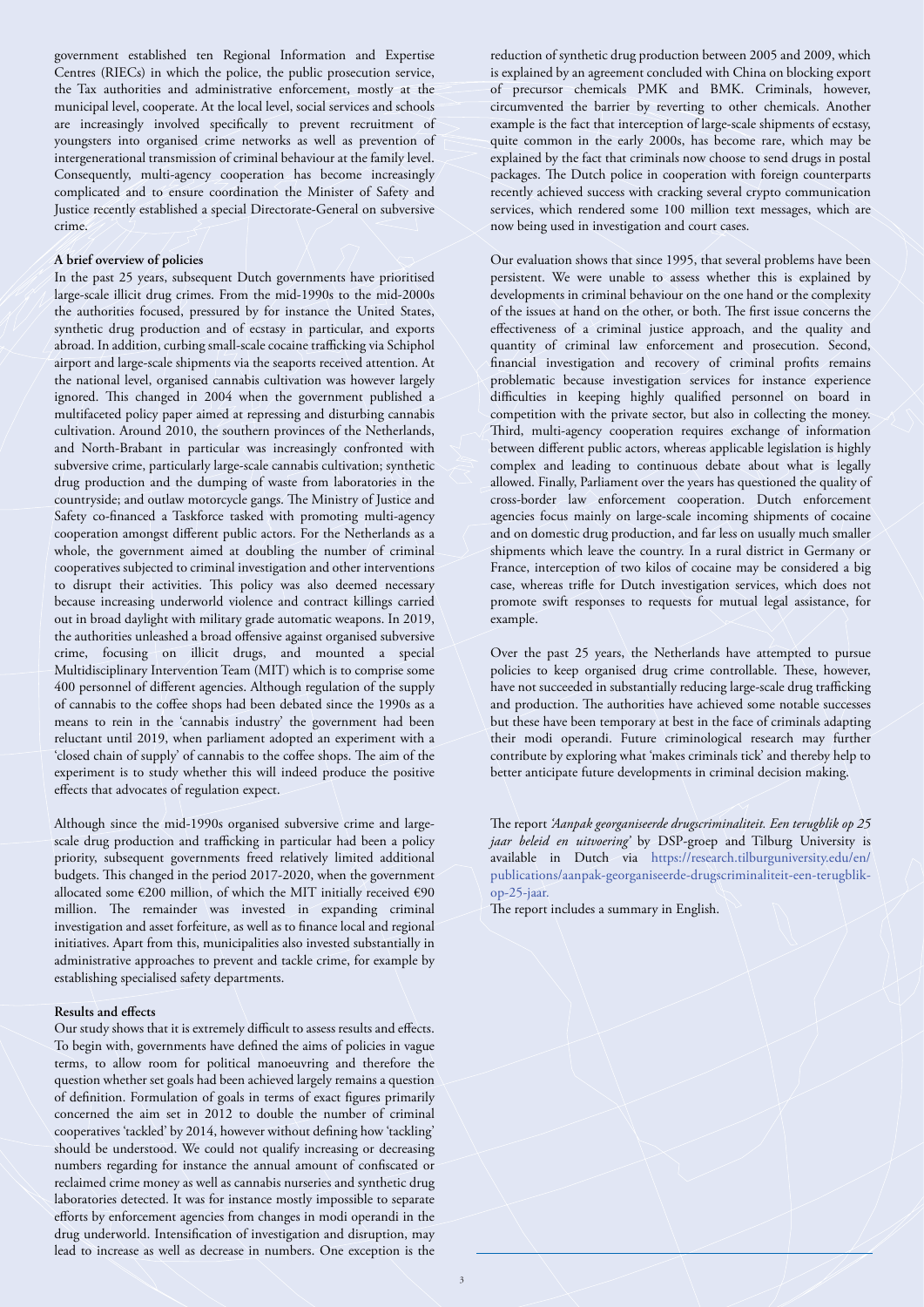### **Has the Netherlands become a Narco-state? Some reflections after the shooting of Peter R. de Vries**

### *Hans Nelen (CIROC/Maastricht University)*

Domestic and foreign journalists have posed this question 'Has the Netherlands become a Narco-state?' frequently to Dutch criminologists specialized in organized crime, since journalist and national celebrity Peter R. de Vries was assassinated on 6 July 2021, in broad daylight in the middle of Amsterdam after leaving a television-studio. However, this question is difficult to answer for a number of reasons. First, the implicit assumption behind this question is that one of the drug lords operating in the Netherlands ordered the hit on De Vries. Although this assumption is plausible, the information available about the assassination is too limited to substantiate this claim at this point in time. What we do know is that De Vries had become the confidant of a crown witness, who was testifying in the so-called Marengo-trial, which is a major court case against the alleged leaders of a drug network. The suspects, which included Ridouan T., the most wanted criminal in the Netherlands during the last decade who was arrested in December 2019 in Dubai, are allegedly the organizers of large-scale drug trafficking operations and the assassination of several people. The brother of the crown witness was killed in 2018, followed by his lawyer, Derk Wiersum, in 2019. These circumstances indicate that the killing of De Vries was another fierce reaction by the organized crime network to the use of a crown witness in a Dutch criminal procedure, rather than being a response to the work of De Vries as a journalist. Although it is less likely, there may be other explanations for this cruel act of violence. Peter R. de Vries was famous in the Netherlands for his dedication to reporting on unsolved crimes and supporting the families of crime victims. He investigated more than 500 murder cases and played a pivotal role in solving several cold cases and revealing miscarriages of justice. He received much appraisal for his efforts, but he also received criticism for his work.

The second reason it is difficult to answer the question 'Has the Netherlands become a Narco-state?' with a straightforward 'yes' or 'no' answer is related to the concept "Narco-state." What do we mean by that? We immediately think about the situations in Mexico, Colombia or Italy. In these countries, organized crime groups managed to infiltrate the regular economic and political system and acquired positions of power to sideline the authorities. These developments point to strategic corruption in politics, relevant economic institutions, and the judiciary and law enforcement agencies. So far, the evidence for similar forms of endemic strategic corruption in the Netherlands is lacking. However, that does not mean that there is no reason for concern. Various studies on the nature of organized crime have shed light on the magnitude of the drug industry in the Netherlands and contextualized the Netherlands plays such a pivotal role in various drug markets and money laundering internationally. Due to its geographical location, logistics, history, migration flows, policy, and business mentality – the Dutch have always been traders, constantly looking for business opportunities, regardless of whether they are legitimate or not – the Netherlands has become one of the main European centres for the production (mainly homegrown hemp and synthetic drugs) and trafficking of drugs. In that respect, the Netherlands can be considered a "Narco-state" indeed, but if we add to the definition of 'Narco-state' that organized crime has succeeded in monopolizing lines of business and acquiring power positions in the political arena, the picture in the Netherlands is more nuanced. It is clear that an extreme amount of money is being earned in the drug industry, but most criminals are not interested in generating economic and political power in the Netherlands. At the same time, it has to be acknowledged that we only have a limited view on where the illicit earnings from the drug industry end up.

What the killing of Peter R. de Vries does indicate is that the current generation of drug traffickers is even more ruthless than previous generations. Of course, violence and intimidation have always been part of doing business in the illicit drug industry. During the last decades, we have witnessed different "waves" of assassinations, but what seems to

have changed is that criminals increasingly use violence not only as a means to resolve conflicts with their rivals, but now violence is also used to confront and intimidate members of public institutions.

After the killing of lawyer Derk Wiersum in 2019, the Dutch government launched a new strategy to fight and contain organized crime. Next to the prospect of establishing a new multidisciplinary intervention team (MIT), the government allocated 100 million euros to address the threats that organized crime may pose for the legitimate society in terms of economic and political infiltration. In the Netherlands, a special term – 'undermining', which is difficult to translate but comes close to corruption and criminal infiltration – has been introduced to emphasize this threat. A research group from Maastricht University and Erasmus University Rotterdam is currently monitoring several initiatives that are financed by this extra money. The research group published an interim report with their preliminary findings in June 2021, one week before the assassination of Peter R. de Vries. Strikingly, one of the main conclusions in the report was that the sense of urgency at a political level to prevent 'undermining' activities was slowly fading away. Without doubt, this sense of urgency is back after the tragic events on 6 July 2021.

The final report of the Maastricht/Rotterdam research team is expected in 2022. It will be interesting to observe how policy makers and practitioners receive the other conclusions and recommendations in the interim report and, even more importantly, to what extent they are inclined to adapt their strategy and working methods according to the suggestions of the researchers. This would imply, among other things, that more attention should be paid to the international aspects of drugrelated activities. Moreover, it can imply that less time should be spent on discussing several issues in a variety of meetings and platforms. According to the researchers, the integrated approach should become more efficient and action oriented. The killing of De Vries has made clear that the Dutch have to take the integrated approach to a next level. They will have to improve and fine-tune their strategy to foster more joint action (with engagement) by the police, special law enforcement agencies, judicial authorities, administrative authorities, and other public and private partners, both nationally and internationally.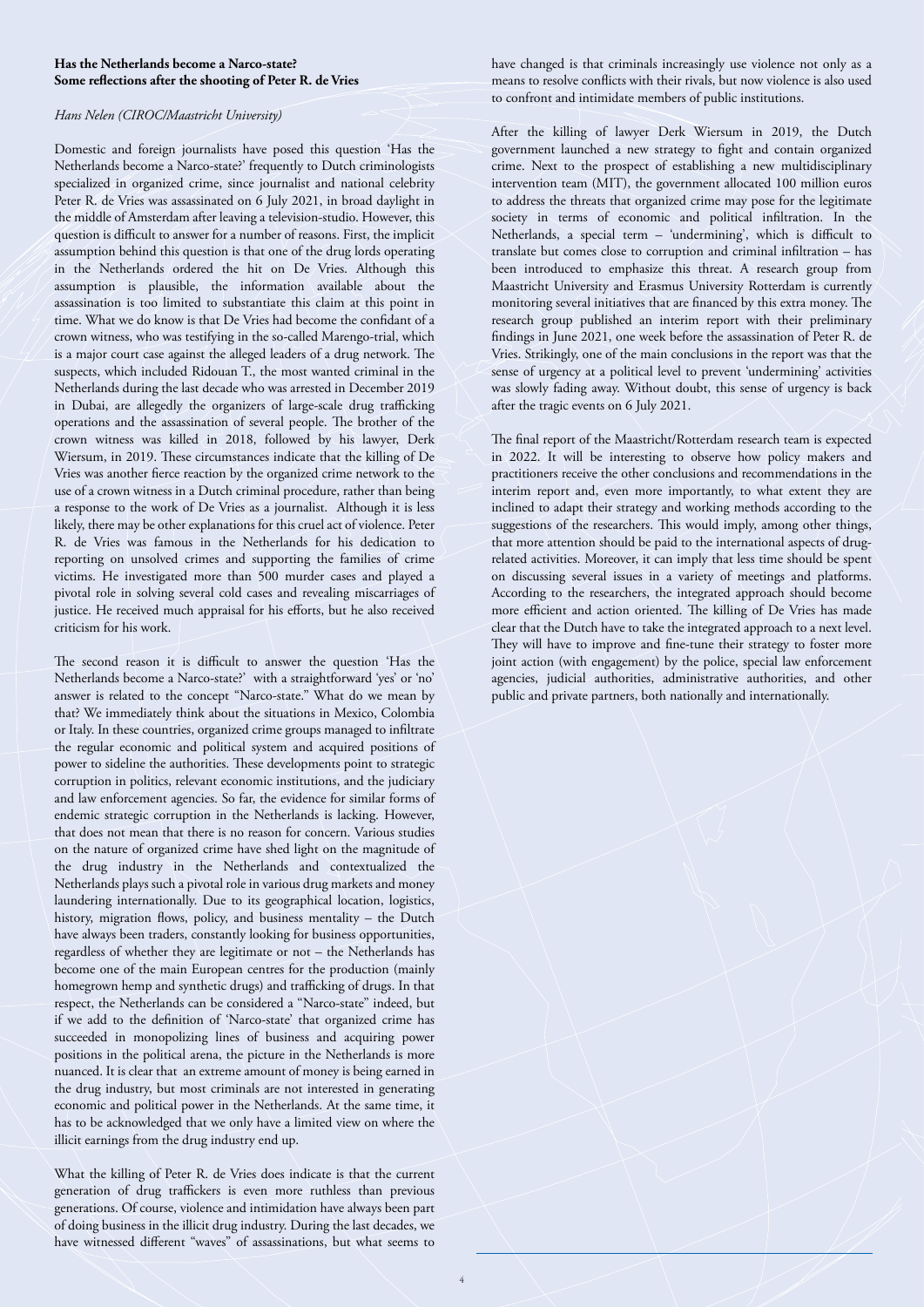**Organizing a Theme-Based Conference Online How a Zoom Chat Resulted in a Meeting with 3,000 Participants from 45 Countries²**

*Jay Albanese, Virginia Commonwealth University, US Dina Siegel, CIROC/Utrecht University, The Netherlands Felia Allum, University of Bath, UK Tuesday Reitano, Global Initiative against Transnational Organized Crime, Switzerland*

### **Here's how it happened.**

Jay and Dina got together on a Zoom call in March 2020 to discuss an upcoming meeting in The Netherlands, but moved online, and how much we missed our colleagues, travel, and face-to-face conversations in general—both on and off the record. We then began to spitball ideas about what was missing from the current wave of on-line webinars, and how better to capture some of the in-person experience on line. Dina is a principal in CIROC (Center for Information and Research on Organized Crime) and Jay is with the International Association for the Study of Organized Crime. We were drawn to organizing a meeting around our mutual substantive interest: organized crime (which includes corruption, transnational crime, various forms of white-collar crime, political crime, cybercrime, and the rest). Jay was concerned that we might get only four panels worth of participants. Dina was more optimistic.

Then we hit on a killer idea: *Let's do a conference over a continuous 24 hour period*. That would add to the excitement about the conference, challenge people to stay online for an extended period, make it very different from the many one-off webinars, and permit participants from many different time zones around the world to present during a "reasonable" time of day. (Jay reminded Dina that 8:00AM panels at inperson meetings had become quite common despite their unreasonableness.)



We invited Felia Allum from the UK to join in the organizing, given her affiliation with the European Consortium on Political Research's Standing Group on Organized Crime. We also invited Tuesday Reitano, deputy director of the NGO, Global Initiative against Transnational Organized Crime (GITOC). Together, we liked to think we knew most of the people doing work in the field. We began regular Zoom chats.

A 24-hour meeting of 75-minute sessions (with 15-minute breaks between) results in 16 sessions over a 24-hour period. That was our original plan. We spent a great deal of time thinking about content: regular panel sessions, and sessions discussing recent books were traditional, but we wanted to include more innovative content as well. One idea was to include emerging ideas around which papers had not yet been written (or at least completed). This resulted in establishing "*catwalk*" sessions, discussing research ideas, research-in-progress, and thoughts about organized crime in general. We also added another session format to show and then discuss r*ecent documentaries* about organized crime-related topics from locations around the world. The catwalk and video documentary sessions were new formats for everyone, adding to the anticipation of how they might turn out.

We discussed the traditional idea of "original" papers for inclusion in regular panels. Unrelated work that Jay was doing found that there were 58 published papers on organized crime during the previous year, plus many NGO reports, and other work in the grey literature. Most were unknown (unread) by many, so we decided to include recently published research, as well as unpublished but completed work at the conference. This turned out be a wonderful way to expand interest in participation in the meeting. There are lots of folks are looking to be updated on what's going on in the field, and we did not want to miss this group in the research, practitioner, and student worlds. Deciding that registration would be free to all added to the anticipation.

A second feature was to *promote discussion*, rather than online lectures, which bore everyone (including the speaker, we suspect). We thought that too many in-person conference presentations are lectures, which *always* leave too little time for discussion (which is the purpose for attending a meeting in the first place)! We took great effort to limit presentations to 10 minutes, so that the audience (empowered by the Zoom chat) could comment, ask questions, and push the discussion in directions *they* wished. It worked better than we had hoped.

Logistics has a way of overwhelming you, when organizing anything online. We sent out a call for papers through social media, and the response was overwhelming. The ultimate result was 60 sessions, running in four parallel streams, over 24 hours. Time zones were an issue, as Europeans were the largest group of participants, which worked fine for Africa, but 6-9 hour time differences with the Americas, and 10-12 hour differences from Asia made scheduling a challenge, but the dynamic of the 24-hour timeframe for the entire conference encouraged people to be flexible.



The result was unforeseen: we had arranged the largest gathering ever of those interested in organized crime (3,000), the widest participation ever (45 countries), and female representation on every panel. Many people registered just to listen to various sessions, others participated on panels, and all could ask questions and comment via the Zoom chat. Yes, we considered multiple technology platforms, but decided on Zoom, given our experiences with competing platforms and the common experience of most participants. The GITOC had the largest bandwidth available, enabling us to broadcast four parallel streams "seamlessly" (which means a 'small army' of staff and volunteers at GITOC and many student volunteers from around the world to help during the 24 hours and beyond). WhatsApp groups were established *before* the conference for every conference session, permitting communication and logistics to be discussed in advance. Special thanks to Thi Hoang for her tireless work in helping organize sessions and monitoring all four streams at once during the conference. Jay, Dina, Felia, Tuesday, and Thi were able to communicate during the conference via WhatsApp to troubleshoot and exchange thoughts, while we monitored streams and participated in sessions.

It was an exhilarating experience that included short videos between panel sessions, and included a final video roll of conference credits at the end of the 24-hour meeting, which listed *every conference participant both in sessions and behind the scenes*, as a wonderful way to acknowledge everyone who contributed ---something we've never seen at an inperson meeting. Even the credit roll had 2,700 views! https:// twitter.com/GI\_TOC/status/1326536468437688321

The primary advantages of a theme-based conference was permitting interaction and discussion among those interested in similar topics over an extended period. It was lovely to see and "chat" with people you had not seen in a while, and to make some new acquaintances and comment of the thoughts of others. In addition, all sessions were recorded,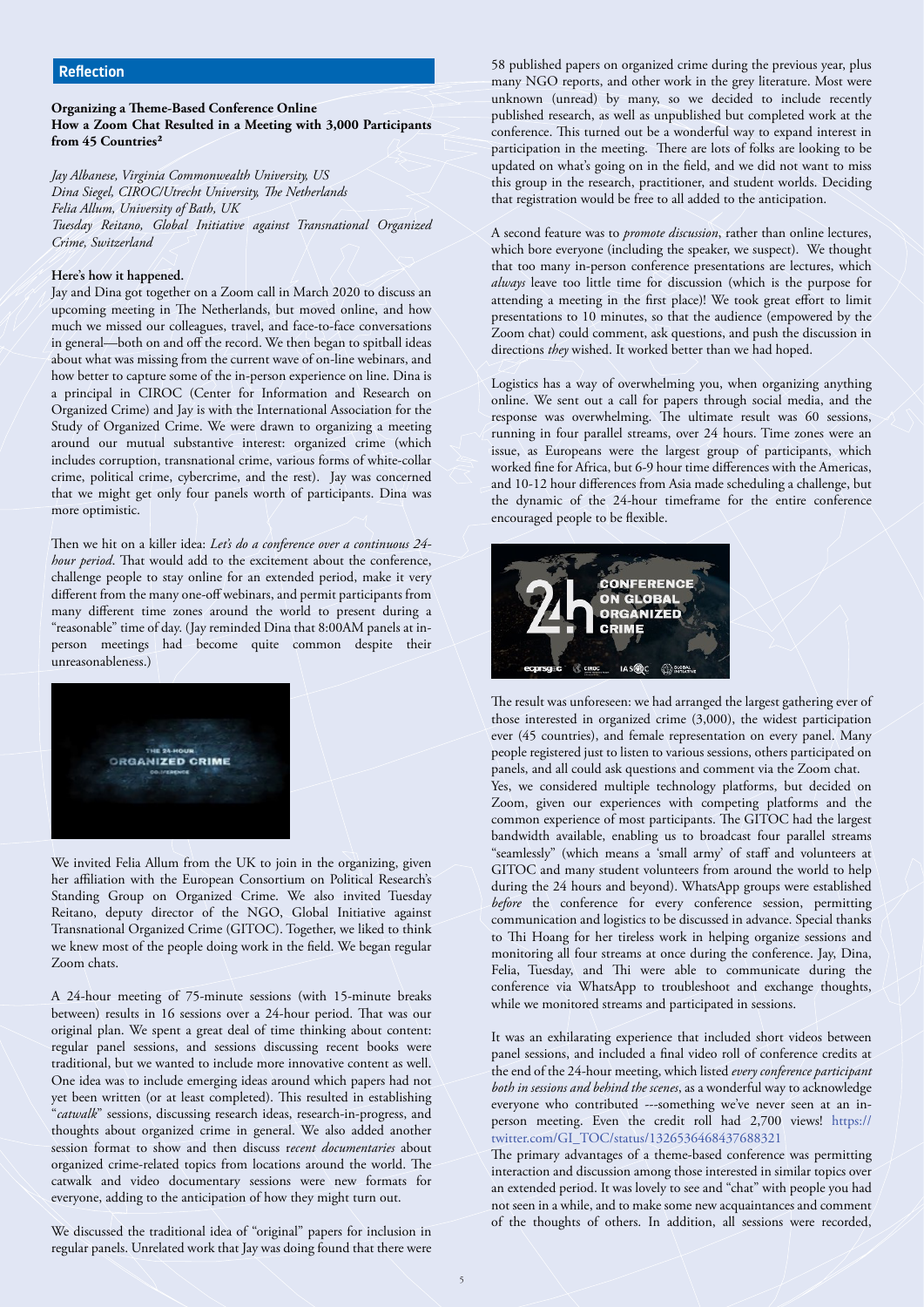allowing for subsequent viewing, and book publishers had the chance to promote some new titles.



Of course, the virtual world is not the physical world, and the inability to have side conversations over coffee or drinks, and for early career folks to meet others, is a major shortcoming. No one will be trashing their passports any time soon, and when the pandemic passes, travel to in-person conferences should be as popular as ever.

But we're still thinking about the fact that we were able to hold the largest meeting ever held on a single substantive theme, and it was attended globally by people who could have never attended the same conference in person (something that will not change after the pandemic). The conference permitted online exchange of ideas and comments in real time, and did it all at no charge to participants. (Although there was lots of contributed effort in the organizing!). We appreciate and value our Internet connections more than we did

before, and look forward to doing it again in 2021 on 1-2 December<sup>3</sup>.

- ² This article was previously published in *The Criminologist*, vol. 46, (May/June), pp. 37-38.
- ³ OC24 2021 will take place on 1-2 December 2021: https:// oc24.globalinitiative.net/. Please subscribe to the OC24 mailing list to receive the conference's updates http://eepurl.com/hbpiWr.

## **New Publications of Dutch Authors (in English)**

De Korte, L. & Kleemans, E.R. (2021). Contract killings: a crime script analysis. Trends in Organized Crime (online first). https:// doi.org/10.1007/s12117-021-09411-4

Kox, M. & Staring, R.H.J.M. (2021) "I call it a system." Unauthorized migrants' understandings of the long reach of Dutch internal migration controls. *International Journal for Crime, Justice and Social Democracy*. 10(3): 87-100. https://doi.org/10.5204/ijcjsd.2043

Kox, M.H. & Staring, R.H.J.M. (2020). 'If you don't have documents or a legal procedure, you are out!' Making humanitarian organizations partner in migration control. *European Journal of Criminology, 2020* (June), 1-20. doi: 10.1177/1477370820932079

Leukfeldt, E.R. & Kleemans, E.R. (2021). Breaking the walls of silence: analyzing criminal investigations to improve our understanding of cybercrime. In: Researching Cybercrimes. Methodologies, Ethics, and Critical Approaches, edited by A. Lavorgna & T.J. Holt. Springer. https://doi.org/10.1007/978-3-030-74837-1\_7

Nelen, H. & Siegel, D. (eds.), (2021). *Contemporary Organized Crime: Developments, Challenges and Responses*, New York: Springer, 2nd edition.

Roks, R.A., Bisschop, L.C.J. & Staring, R.H.J.M. (2020). Getting a foot in the door. Spaces of cocaine trafficking in the Port of Rotterdam. *Trends in Organized Crime, 2020* (October). doi: 10.1007/s12117-020-09394-8

Siegel, D. (ed), (2021). *Notes from Isolation*, The Hague: Eleven International Publishing.

Siegel, D. & Bovenkerk, F. (eds), (2021). *Crime and Music,* New York: Springer.

Siegel, D. & van Uhm, D. (2021). Illegal dogfighting: sport or crime?, *Trends in Organized Crime*, 1-18.

Snel, E., Bilgili, Ö. & Staring, R.H.J.M. (2020). Migration trajectories and transnational support within and beyond Europe. *Journal of Ethnic and Migration Studies*, 1-17. doi: 10.1080/1369183X.2020.1804189

Staring, R.H.J.M. & van Swaaningen, R. (2021). Borders, mobilities, and governance in transnational perspective. In *Oxford Research Encyclopedia of Oxford Research Encyclopedia of Criminology and Criminal Justice*. Oxford University Press. doi: https://doi.org/ 10.1093/acrefore/9780190264079.013.657

Staring, R.H.J.M. & Timmerman, R. (2021). The Crimmigration Trend in the Netherlands. Some Critical reflections. *Crimmigratie & Recht*, jrg 5, nr. 1, pp. 60-73.

Timmerman, R.I., Leerkes, A.S., Staring, R.H.J.M. & Delvino, N. (2020). 'Free in, free out': exploring Dutch firewall protections for irregular migrant victims of crime. *European Journal of Migration and* Law, 22 (3), 427-455. doi: 10.1163/15718166-12340082

Van der Woude, M. & Staring, R.H.J.M. (2021). Special issue. Transforming borders and the discretionary politics of migration control. Guest editorial. *International Journal for Crime, Justice and Social Democracy* 10(3): i-vii. https://doi.org/10.5204/ijcjsd.2036

Van Deuren, S., Kleemans, E., & Blokland, A. (2020). Outlaw motorcycle gangs and their members' crime: Examining the social organization of crime and its relationship to formal club hierarchy. European Journal of Criminology (online first): https://doi.org/ 10.1177/1477370820980440